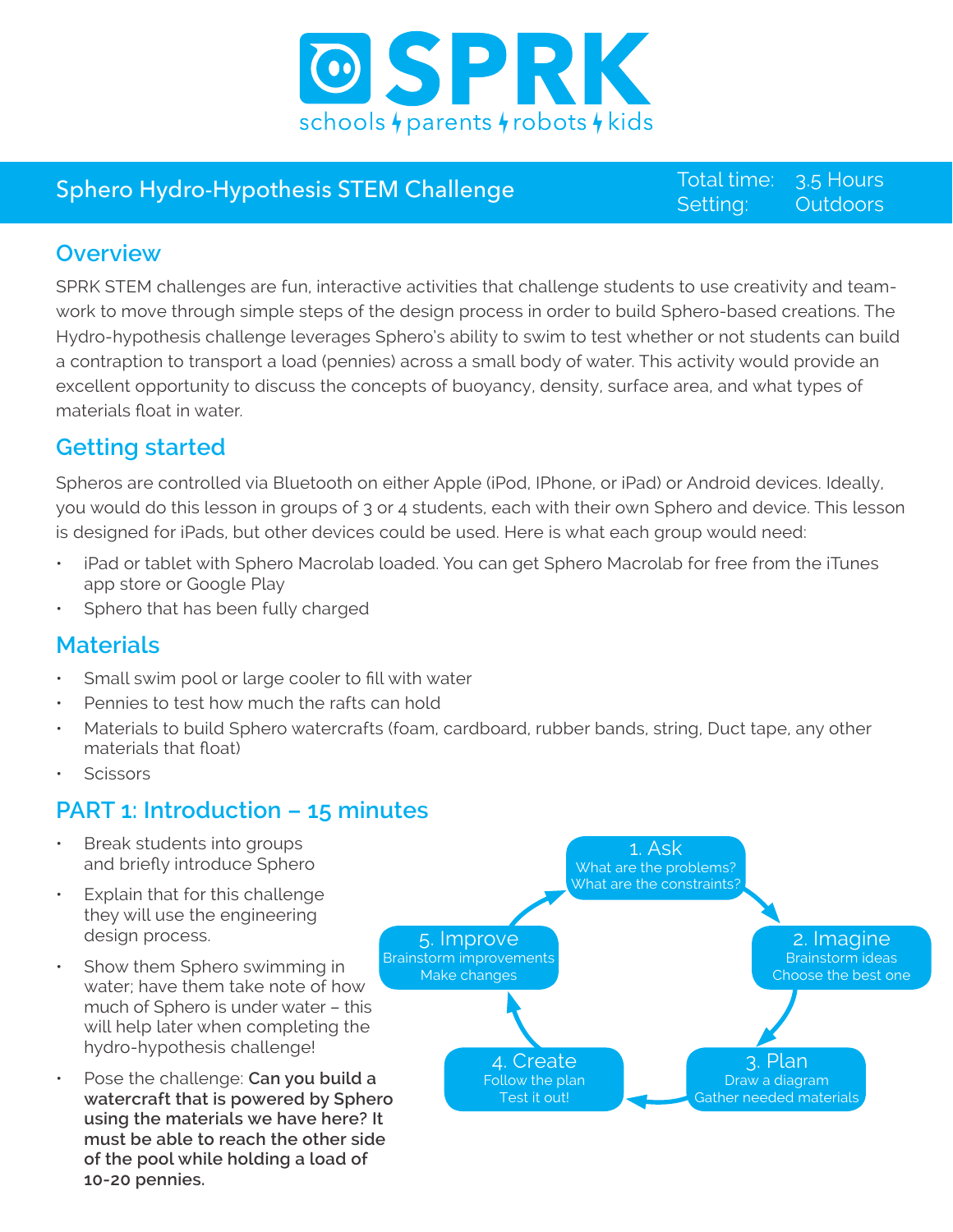# **PART 1: Introduction (continued)**

- Show the students what materials are available
- As a class, build a list of some specifications that are required for a watercraft to be successful in the challenge

## **PART 2: Individual brainstorming – 10 minutes**

This section gives students time to generate concepts on their own, it may be challenging to think of 8 unique ideas but challenge them to think of crazy and weird designs..

- Each student has a blank piece of paper and folds it into 4 quadrants. Using both sides of the page have them draw 8 different potential designs
- Each student should then pick their favorite design to bring to the team

## **PART 3: Group brainstorm and selection of top design – 20 minutes**

- Teams review each member's ideas and see if they can generate any new ideas
- Once they have their ideas generated, each team determines as a group which design and materials they would like to use

#### **PART 4: Present – 20 minutes**

Each team presents a picture of their selected idea and a quick description of why they believe it will be successful. You can also have them explain what they believe will be the most challenging part of construction.

## **PART 5: Build – 60 minutes**

Students have time to build their watercrafts; it is recommended that they test frequently in the water to make rapid changes. It can be tricky to build a Sphero-powered watercraft because Sphero is partially underwater when it swims.

## **PART 6: Final test – 30 minutes**

Time to find out which creations will sink and which will swim!

### **PART 7: Reflection and discussion – 45 minutes**

Each individual should write up their reflections on the activity. After the individual reflection, have some time for open discussion. Some potential prompts and questions that you may want to ask are:

- What worked and what didn't?
- How would each student do things differently in the future?
- What happened the first time they tested their watercraft?
- How did their watercraft change from the initial design?
- What materials worked best?
- What happened when more weight (pennies) were added?
- What was the hardest or most fun part of the challenge?

#### **PART 8: Share your experience on** @**SpheroEdu**

We love seeing SPRK in action! Tweet us a few photos and we'll share them with the world!

# **gosphero.com/education**